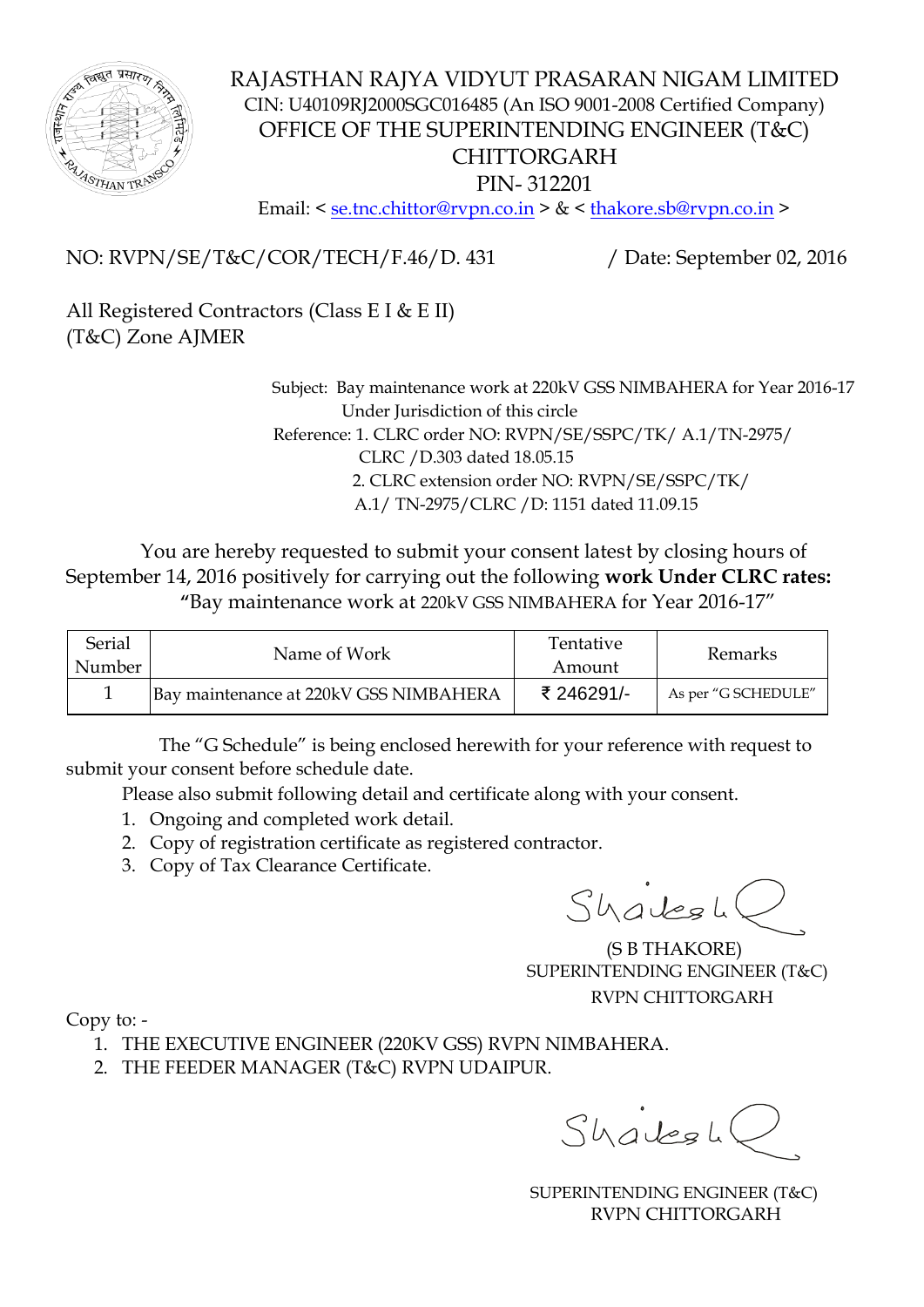## OFFICE OF THE EXECUTIVE ENGINEER (220 KV GSS) NIMBAHERA "G" SCHEDULE

|                | Name of the work:- maintenance work of (220 KV GSS) NIMBAHERA w.e.f. 01/08/2016 to 31/03/2017<br>Particulars | Unit     | Rate | Quantity           | Amount |
|----------------|--------------------------------------------------------------------------------------------------------------|----------|------|--------------------|--------|
| S.No.          | Maintenance of Bay Equipments                                                                                |          |      |                    |        |
| $\mathbf{1}$   | Providing of work assistance as given below in maintenance work of                                           |          |      |                    |        |
|                |                                                                                                              |          |      |                    |        |
|                | following bay equipments such as Circuit Breaker, Current                                                    |          |      |                    |        |
|                | Transformers, Lightening Arrestors, Isolaters, CVTs, PLCC                                                    |          |      |                    |        |
|                | equipments and corresponding control and realy panels. (All                                                  |          |      |                    |        |
|                | sapres, lubricating material and only T&P shall be provided by                                               |          |      |                    |        |
|                | RVPN. Cleaning material and general T&P shall be arranged by the                                             |          |      |                    |        |
|                | Contractor.) half yearly                                                                                     |          |      |                    |        |
|                | a Checking of tightness of clamps & connectors.                                                              |          |      |                    |        |
|                | b Cleaning of all insulators.                                                                                |          |      |                    |        |
|                | c Attending to all leakage . If any.                                                                         |          |      |                    |        |
|                | d Cleaning of all junction boxes and secondary terminal boxes.                                               |          |      |                    |        |
|                | e Checking of operation of CB through relays and verifying various                                           |          |      |                    |        |
|                | logic and control circuits and annunciation circuits.                                                        |          |      |                    |        |
|                | f Measurement of CB operation timings.                                                                       |          |      |                    |        |
|                | g Checking of Isolator operation and its alignments.                                                         |          |      |                    |        |
|                | h Checking of gas pressure like SF6 & N2 in circuit breakers/CTs etc.                                        |          |      |                    |        |
|                |                                                                                                              |          |      |                    |        |
|                | i Measurement of IR values of Las, CTs and CVTs.                                                             |          |      |                    |        |
|                | jubrication of defined parts of all equipments all required points.                                          |          |      |                    |        |
|                |                                                                                                              |          |      |                    |        |
|                | k Washing the equipments, In case all stains are present, then                                               |          |      |                    |        |
|                | washing is to be done with use of detergent solution.                                                        |          |      |                    |        |
|                |                                                                                                              |          |      |                    |        |
|                | I Cleaning of C&R panel from inside.<br>m Providing other related work assistance as may be required by      |          |      |                    |        |
|                |                                                                                                              |          |      |                    |        |
|                | incharge.                                                                                                    | Each Bay | 2332 | $3x2=6$            | 13992  |
|                | 1.1 220 KV bay (1 No. Supervisor + 8 Nos. workmen)                                                           | Each Bay | 1892 | $12 \times 2 = 24$ | 45408  |
|                |                                                                                                              |          |      |                    |        |
|                | 1.2 132 KV bay (1 No. Supervisor + 6 Nos. workmen)                                                           | Each Bay | 1666 | $14 X 2 = 28$      |        |
|                | 1.3 33 KV bay (1 No. Supervisor + 5 Nos. workmen)                                                            |          |      |                    | 46648  |
| $\overline{2}$ | Maintenance of Power transformers                                                                            |          |      |                    |        |
|                | Providing of work assistance as given below in maintenance Power                                             |          |      |                    |        |
|                | Transformers for the following types of Power Transformers. (All                                             |          |      |                    |        |
|                |                                                                                                              |          |      |                    |        |
|                | sapres, lubricating material and only T&P shall be provided by                                               |          |      |                    |        |
|                | RVPN. Cleaning material and general T&P shall be arranged by the                                             |          |      |                    |        |
|                | Contractor.) half yearly                                                                                     |          |      |                    |        |
| a              | Cleaning of Porcelain of bushings.                                                                           |          |      |                    |        |
| $b +$          | Checking of tightness of clamps & connectors.                                                                |          |      |                    |        |
| $\mathsf{C}$   | cleaning of Buchholz & oil surge relays.                                                                     |          |      |                    |        |
| $d+$           | Cleaning of glasses of all oil level indicators.                                                             |          |      |                    |        |
| $e+$           | Cleaning of marshalling box, cooler control cubical, thermometer,                                            |          |      |                    |        |
|                | etc., as provided.                                                                                           |          |      |                    |        |
| f              | Attending to oil leakage from Tr. Body & Bushings.                                                           |          |      |                    |        |
| g              | Checking of Oil level in oil filled bushings.                                                                |          |      |                    |        |
| h <sub>1</sub> | Checking of Drycol air drying system.                                                                        |          |      |                    |        |
|                | Measurement of IR values.                                                                                    |          |      |                    |        |
|                | Measurement of earth resistance.                                                                             |          |      |                    |        |
| k              | <b>Testing of PRD</b>                                                                                        |          |      |                    |        |
|                | Checking of tripping circuits of Buchholz & WDG, oil temperature                                             |          |      |                    |        |
|                | controls and Protection scheme.                                                                              |          |      |                    |        |
| m              | Checking of OLTC gear operations.<br>checking of auto circuits of cooling bank.                              |          |      |                    |        |

Lo